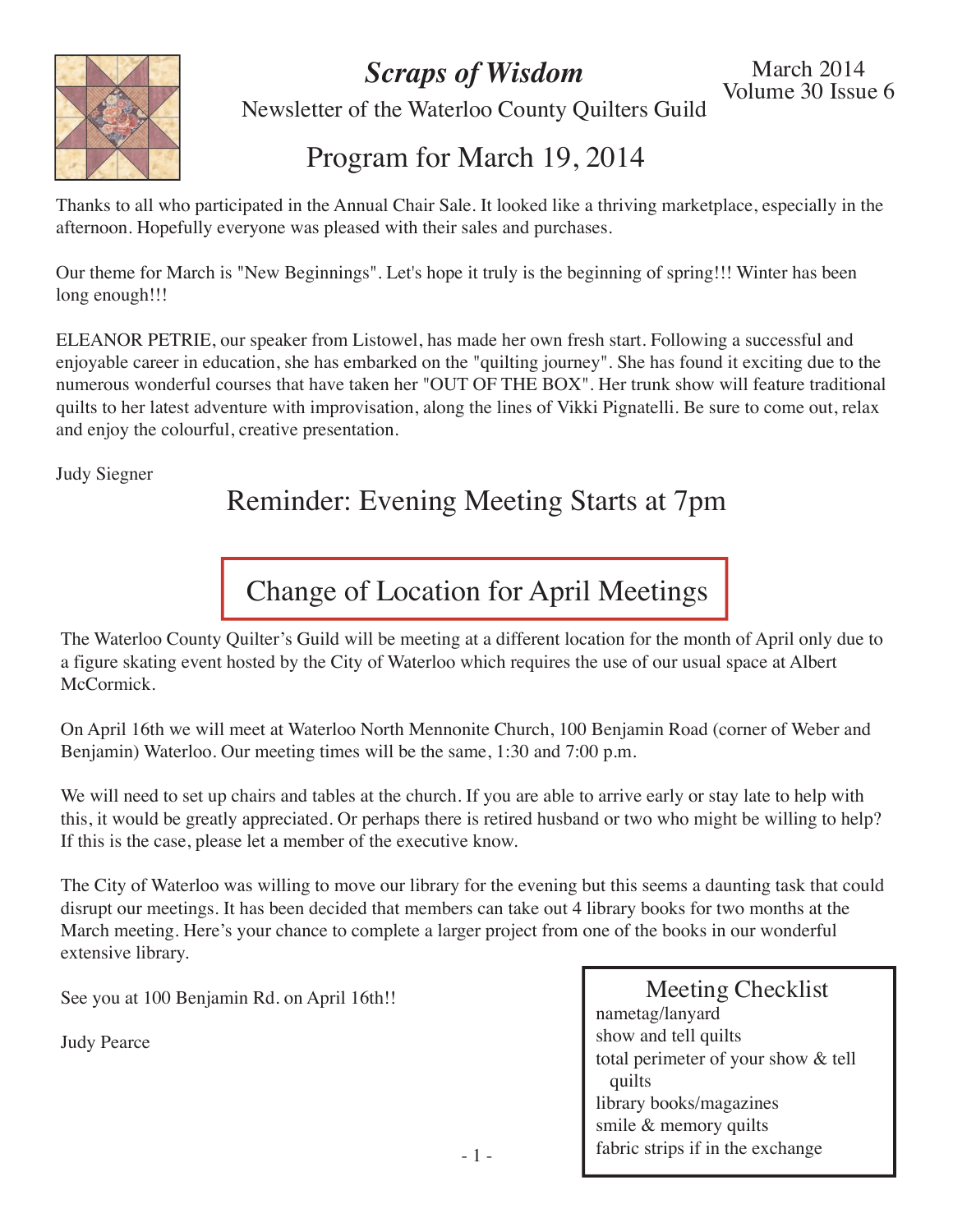### President's Message

Hello Quilting Friends:

What do you like best about our shared passion – quilting? There are so many skills and so much knowledge, some passed down through the generations before us, that make up our wonderful craft. There are the choices of design, fabric and techniques; the need for organization and problem solving; the dedication of time, mental and physical energy; the need for creativity and flexibility. But what I love best about quilt making is the joy of the special connections you make with other quilters!

Starting out by walking and talking about quilting almost 15 years ago, my dear friend Sandy and I have morphed into a "quilting couple". We enjoy leaving our wonderful husbands for one or a few days to travel to quilt shows, have sewing days or create our own "shop hop" days. We can focus on our quilting and they are free to pursue their own interests for a bit.

Dear friends Marilyn and Marsha enjoy the thrill of the hunt for that fabric that will inspire a new creation or complete the vision for a project underway. They, too, are fun traveling companions and quilt show junkies who help expand my creativity by including me in their excellent adventures. Their friendships have helped to expose me to the limitless possibilities of quilting as a craft and an art form.

We quilters share a unique bond, just like the women before us who gathered in their homes to socialize over the quilt frame. Whether we are sewing together at the Mannheim Sewing Circle or learning together at our Guild meetings, these shared activities can form the basis for friendships that provide laughter and joy in good times and hope and support through life's inevitable challenges.

So, I hope when you come to our Guild meetings and events, you too will find a way to connect with other quilt makers who become special to you. The easiest way to do that is to become an "active member", someone who is involved with others in the Guild through shared tasks. My quilting friendships, many started at the Guild, continue to enhance my love of quilting and enrich my life. Take a chance – get involved! You may be surprised at the rewards.

Until we meet again, Audrey

# March Strip Exchange

For March the colour for the strip exchange is medium beige. Please remember to use only 100% cotton. Some people are asking me about the colour for the strips in June. I had suggested any colour you want, but maybe a more specific colour would be better. Let me know your opinion on this at the next meeting or by email.

Paula McDermott

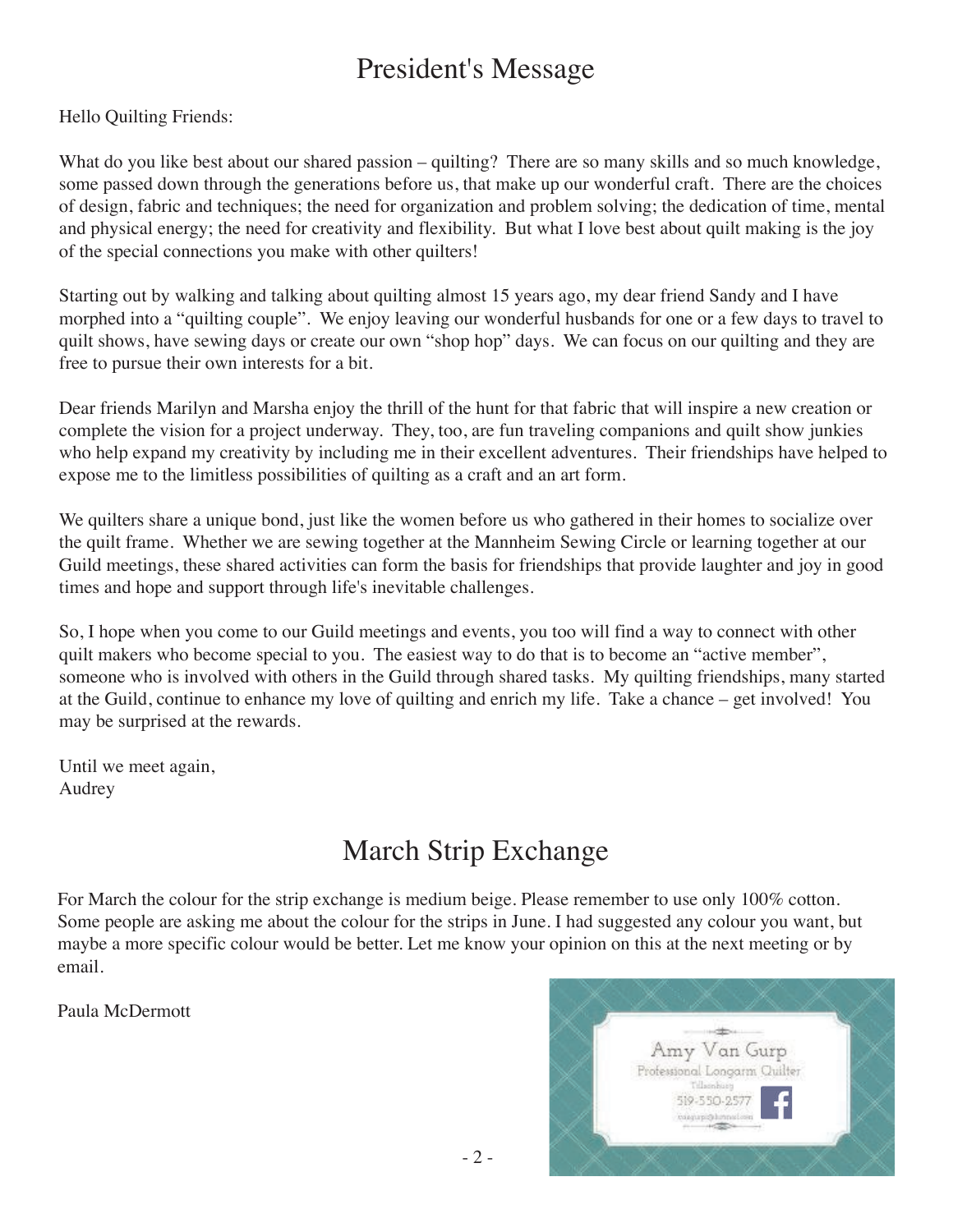# Mannheim Quilting Circle

Wednesday March 12, 9am - 4pm next: April 9, 9am - 4pm

Come out for a day of sewing and friendship. It is always sunny and warm at Mannheim. Bring your projects and lunch.

Directions to Mannheim are in your handbook or on the guild website under Community Outreach.

Bernice Gammy and Fabia Joyce

# Come Join Us – Spring Mini Retreat – Saturday, April 5, 2014

It has been a long cold winter, but Spring is on the way!! To celebrate, we are holding a mini retreat on Saturday, April 5th at Waterloo North Mennonite Church, 100 Benjamin Road, across from the St. Jacobs Outlet Mall. Here are the details:

Time: 8:00 a.m. to 8:00 p.m. Cost: \$30 What's Included: A full day of quilting, lunch and dinner

If you would enjoy spending a fun day quilting on your own projects with your fellow Guild members, secure your space by signing up with payment at the March Guild meetings. Space is limited to 35 members. Payment is non-refundable.

# Smile Quilts Bee Day – April 26, 2014 at Mannheim

The next Smile Bee will be on Saturday, April 26, 2014 at Mannheim Park (directions are at the back of our Members' Handbook) from approximately 9:30 a.m. to 3:30 p.m.

We will have 'signup' sheets at the March 19, 2014 Guild Meeting, at the Smile Quilt table.

From September 2012 to June 2013, Peggy took 211 Smile Quilts to the Grand River Hospital and from September, 2013 to January, 2014 she has taken 95 quilts. This is wonderful work from all of you and as you know, from the letters of thanks that the Guild receives, they are all very much appreciated. KEEP UP THE GOOD WORK.

Bring your sewing machine, equipment and project to work on. Don't forget your lunch.

Again, we will bring flannel backing and batting to cut for you. We will also have a simple pattern for you, just for inspiration.

Your Smile Quilt Committee – Joan, Helene, Peggy, Judy and Deb



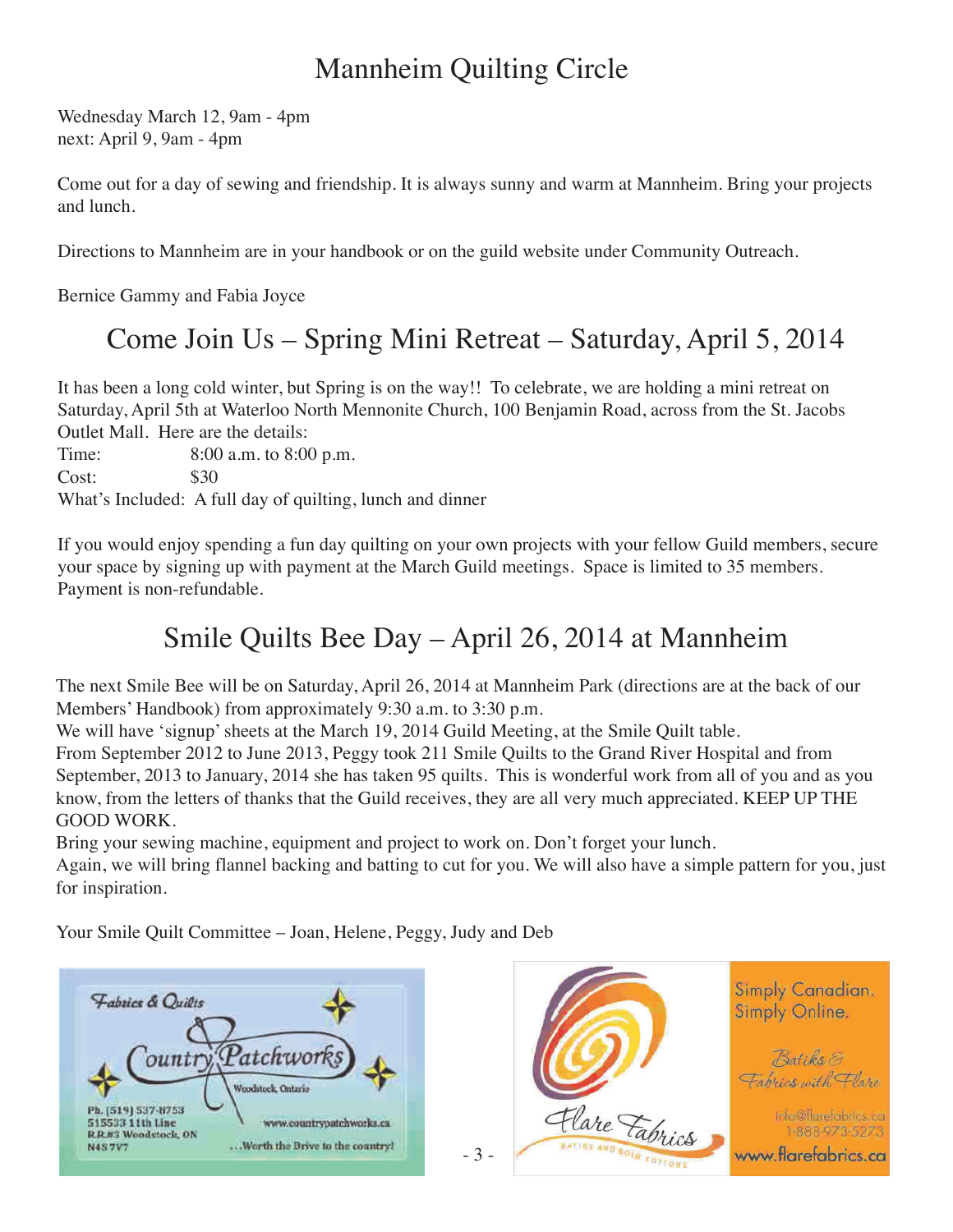### OWLS

#### (Our Wonderful Leftover Stuff)

Are you taking advantage of these cold days to complete your projects? Please remember to stop by the program table so we can document your completed "OWLS" and enter your name in the prize draw happening at the May meeting.

BONUS: Show something with an OWL on it and have your name automatically entered in a separate draw. You could be using some of the fantastic owl fabric now available or quilting with an owl motif!!! Good luck!!!

the Program Committee

# A Smile Quilt Story

Many of us in the Guild sew Smile Quilts to donate to the Outreach program for sick kids at the local hospital. Sometimes we hear wonderful stories back about how deeply they are appreciated. Here is another one.

Recently, Cindy, our Guild treasurer, was dong her banking business for the guild when the bank teller paused and said "What is this quilt group anyway?". Cindy gave her a brief explanation which included the Smile Quilt Outreach program. The teller said "Oh my goodness! When my daughter was 3 years old she was quite ill and spent time at K-W hospital. They gave her one of your quilts. She is a teenager now and that quilt is still one of her most prized possessions!".

Thanks for sharing this story, Cindy.

Ruth Hicks

### Report on Presidents' Day



W.C.Q.G. Celebrated President's Day on February 22 by sewing Touch Quilts for our Outreach Program. The event happened at Judy Pearce's church on Dreger Avenue in Kitchener. 23 members sewed up the 50 kits that were available and a very good time was had by all. It was wonderful to see each completed quilt being pinned up unto the wall as they were completed. As the day progressed, the wall became very colourful.

The added bonus was that Judy and Audrey fed us a lunch, as always, fit for kings. Others had brought snacks to enhance our coffee breaks.

Ruth Hicks

Right: Two touch quilts made by Ruth Hicks

- 4 -



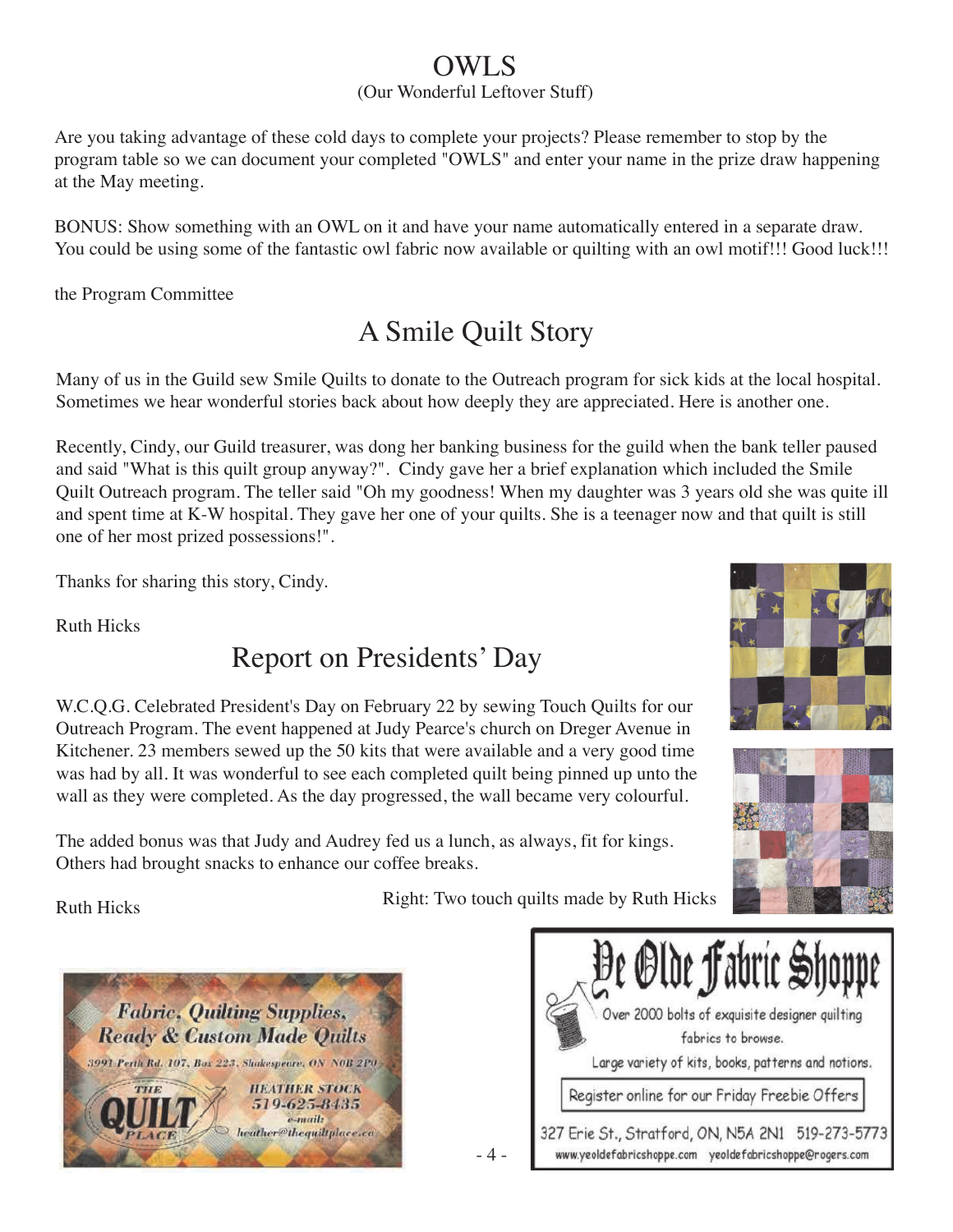# Stash Busting

Thank you to everyone who stepped forward at the February meeting to help deal with the miscellaneous items that once belonged to Bev Bechthold. I apologize to those who attended in the evening only, as there was nothing left at the end of the afternoon! It was heartening to see that the fabric will be going to many good places. If you would consider taking a picture of some of your projects, or have stories to share, I would love to pass them along to Blain Bechtold, who didn't want to see Bev's things go to waste.

You may be wondering why there weren't larger pieces of fabric. I volunteer at the women's prison, working with inmates who are making comforters that go to MCC and sent around the world. These women don't often get nice fabrics to work with. I took two boxes of anything larger than 8"x8" for them to cut into 8" or 10" squares. They have been very industrious, and appreciative of this gold mine. The recent comforters are quite attractive!

I was sorely tempted to slip some of my own stash into this offering, when I saw how easy it was to find people eager to use up other people's "scraps"! Is there anyone who would like a LOT of 1.5" squares, including a large full cookie tin that has them paired, ready for sewing 9-patch blocks that finish at 3"x3"?

Emily Hunsberger



### Favourite Websites

http://www.missouriquiltco.com This site has great tutorials that are inspiring, quick, easy, and fun. If you sign up for their newsletter they email new tutorials once or twice a month.

Sylvia Cadman

#### From the editor

All members are welcome to submit articles for publication. The deadline for the next newsletter is March 27.

Trudy Dey